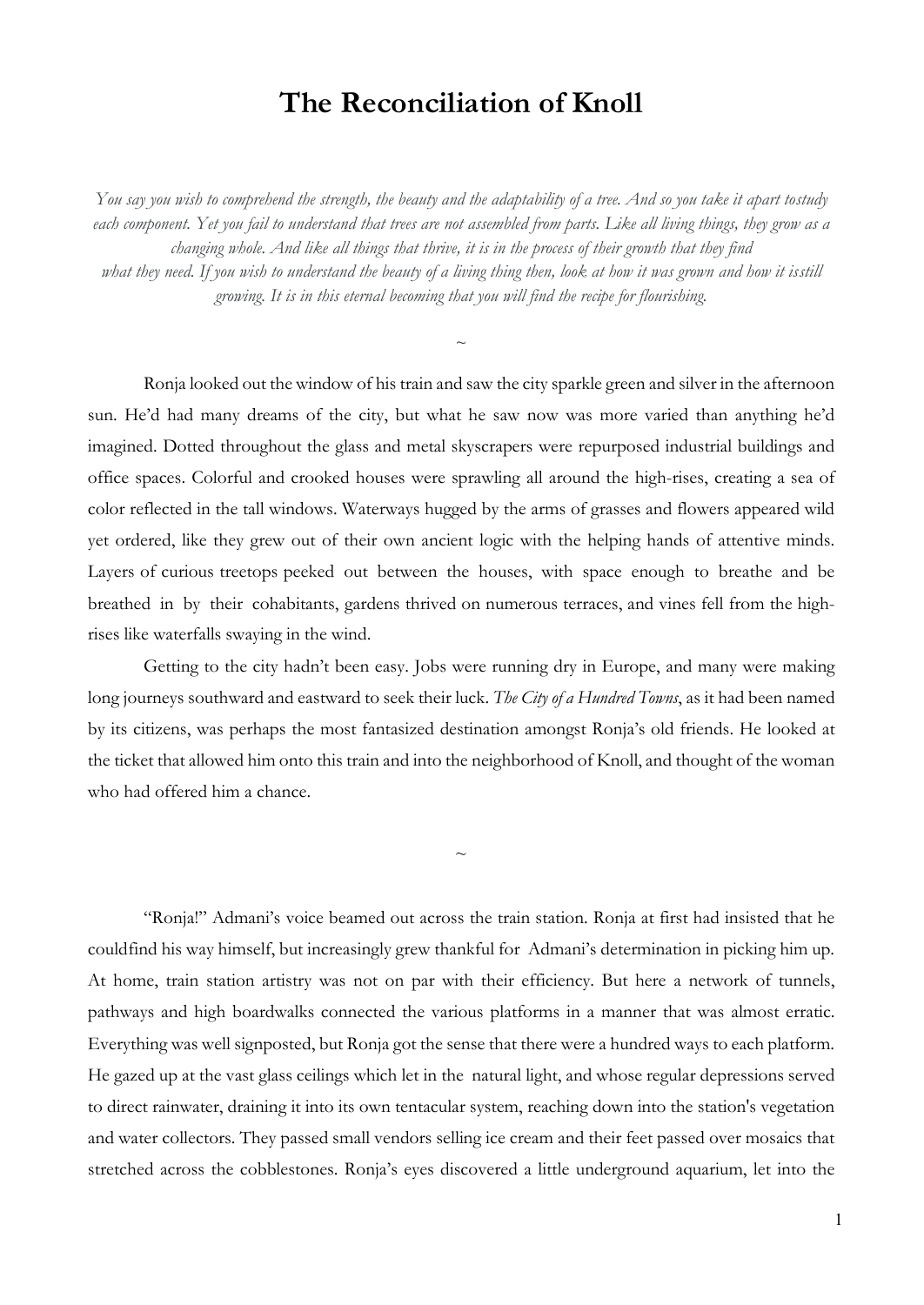walls of one of the tunnels. There were a lot of people around, yet it never felt crowded. It was a soothing place, where one felt like slowing down - much like walking through a forest. He found himself falling in love with the city already.

"We could have taken one of the shortcuts but I wanted you to really see the place - it's one of my favourites in the city," Admani said.

"It's beautiful. But who maintains all this? It must be very expensive."

"Ah, there are communally paid cleaners of course - but much of the work is distributed. The train station is not just a station, it's a public space and anyone is allowed to modify it, as long as they are transparent about it and seek the community's advice beforehand. People who contribute are naturally motivated to maintain it as well."

As she explained this, Admani's cheerful voice changed and by the time they left the station, her enthusiasm had mostly evaporated. "I can tell you've got something on your mind," Ronja said. "It's okay if you don't want to tell me about it, but I'm happy to listen. I'll have plenty of time to discover the city later."

"Thanks."

Admani took a turn down a grass footpath along a canal. Ronja, with a smile playing on his lips, wondered at grass planted specifically to be walked on, and how it seemed to almost welcome the challenge, a chance to stretch its legs as people stretched their legs over it. To the left of each grass path was what a sign had proclaimed as a 'Wheels Lane,' where bikes, baby carriages, wheelchairs, and two kids on roller skates rolled by. Admina slowed momentarily, and slipped off her shoes, as a child biked past with milk bottles rattling behind them.

"Good idea," Ronja said, pulling his feet free from his old trainers and sliding off his socks. Feeling like a child again with his soles firm on the ground, and giving Admani some space for her own thoughts, he started to piece the streets and canals together in his mind. He'd never been in a city that looked like it had been grown, not built, and soon realised this might be less like piecing together a puzzle and more like weaving a tapestry.

After walking in silence for a while, Admani sighed. "My soul feels *heavy*. I made a mistake, and I don't feel ready to apologize for it. I'm sick of apologizing!"

Ronja gave his friend an empathetic look. "Do you want to sit down somewhere and grab a drink?" "Yeah, that sounds lovely."

 $\sim$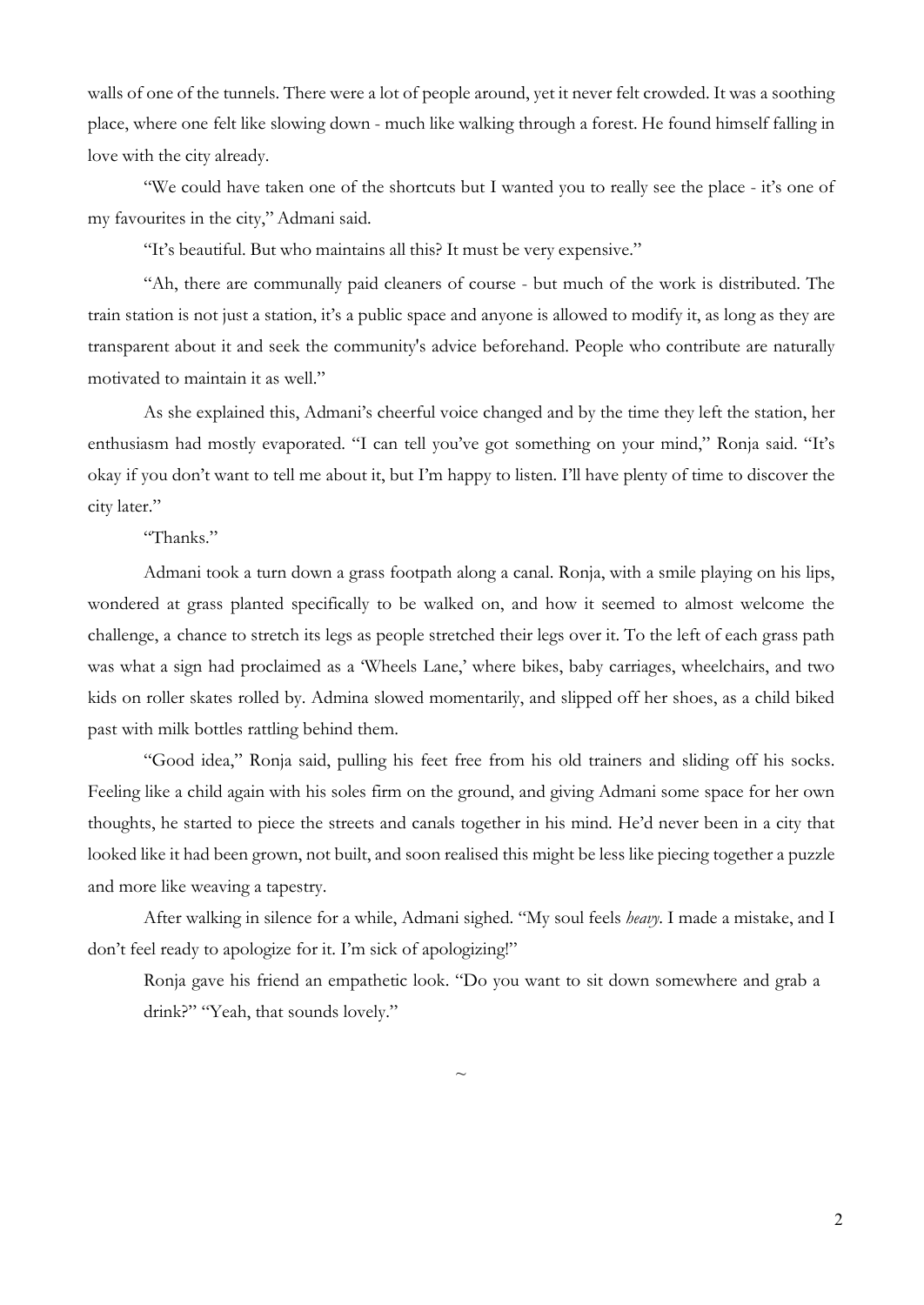Crossing the street in front of Knoll station, Relena was delighted to see the wisteria clinging to the external structure of the market hall had finally come into bloom, casting a gentle hue of purple and a welcomed bit of shade on the local traders. She heard the clatter and clank of glass on the ground and turned,pleased to see Iena - her grandchild - having set down their first crate of bottles from their collection ride thismorning. Relena began to pass them through the washing station while Iena fetched the remaining crates.

"Now let's go find ourselves some fresh milk," Relena said as they finished returning the bottles, and took Iena's hand in hers, leading them through winding vendors who travelled from the city's outskirts to sell their produce.

Iena stared at the neatly stacked milk bottles. "Are those the bottles we just returned!?"

A smile on her lips, Relena answered "No, but perhaps next time they will be. Now that they will have been washed, Otso here can take them back to his farm to refill them and sell more delicious milk tomorrow."

"Do you want to pay with Mainland Centos or Knoll Seeds?" Otso asked.

Relena replied, "Local please," and held her phone up to Otso's until the tune of transfer rang.

"Why don't we get a cow in our garden so we can make our own milk?" Iena asked their grandmother, excited at the idea of an enormous animal companion.

"I only have time to tend to so many things," Relena replied, laughing. "And the vegetables in our communal gardens take up most of my time. This is why I love the market. Not only can we get goods we can't make at home, but we get to meet the people who tend to our produce and thank them for providing ourfamily with food this evening."

Looking at Iena, Relena could tell they were still lost in dreams of cows roaming their garden, and squeezed their hand gently, leading them back into the crowd. "Iena, dear, there's one more thing we need toget before we go home to your mother. Since you are to be the Inquirer tonight, she and I thought you'd like to pick out what you want to wear."

Iena beamed. "You mean I get to pick a dress?"

"It can be a dress, a suit, or even plaid overalls; as long as it makes you feel strong and kind and warm all throughout."

Iena made a beeline across the market, pulling their grandmother to a stall and burying their face in the thick soft fabric of a colourful summer dress that they'd spotted here a week ago. It was woven with yarns of deep purple, bright blue and a green so vibrant it seemed to dance. Iena thought that this green was the exact same as the one from their favorite green trousers that they had grown out of last year. It wasn't unthinkable that after they'd returned their trousers to the market for upcycling last autumn, the weaver had unspun them into this vibrant green string and used them to make this wonderful dress. Iena looked at Relena, eyes gleaming, happy to feel the beauty that can come from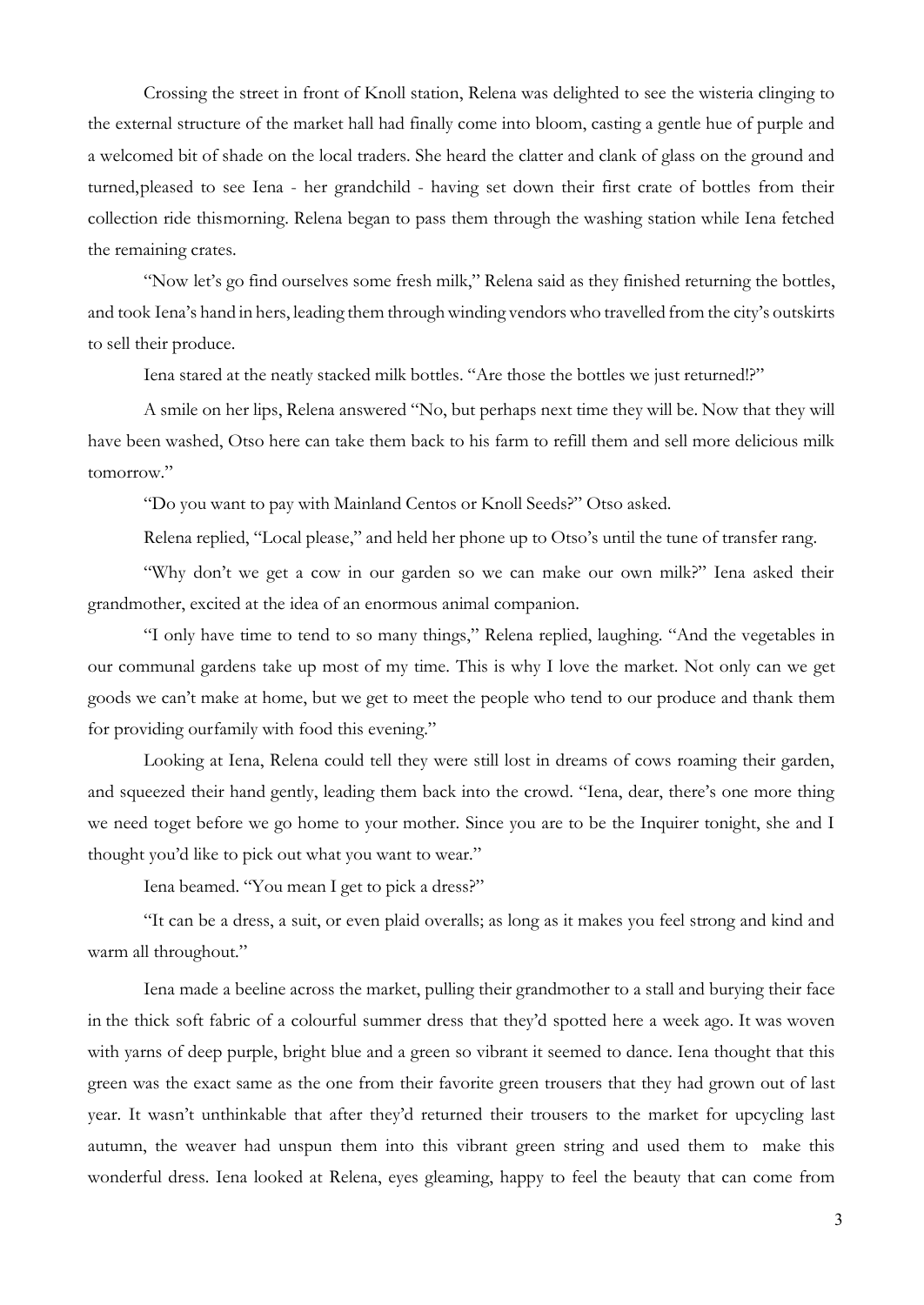letting something go and finding it back in your life once more.

"Let's go pick ourselves some fruit on the way home. I saw the cherries on Ember Road are ripe to pick this week."

"Yes please! " Iena exclaimed with a big grin as they walked into the sun.

With enough cherries, apples and lemons to feed their family for a week, Iena and Relena walked their bike to the vegetable gardens. As Iena set their bike to rest by the zucchinis they heard joyful giggles coming from a couple of young people dancing on the grass and Iena grabbed their Nan's hand and made herdo a spin, like they'd seen her do with the old men at the community center. That made Relena laugh, and she pulled Iena in for a tight hug.

"So, what do we want to eat tonight?" Relena asked.

"Okay. Admani, what's wrong?" Ronja asked, ever the advocate for blunt love, pouring them both lemonade.

 $\sim$ 

Admani sighed and looked away to the surrounding gardens. "I broke the golden rule of this city: every resident is allowed to draw on any resource in service of any end, as long as they openly seek and hear the advice of everyone who would be directly affected by their action.<sup>1</sup>" This came out in the singsong tone of a verse rehearsed a thousand times.

"And you did something without asking advice?" Ronja asked.

"I had to!" she exploded. "If I'd asked him for advice, he'd've made sure I couldn't follow through. He never would have understood. And now they'll expect me to apologize. But I don't feel ready yet."

Ronja briefly thought of asking for details, then reconsidered. He sensed that what Admani needed now was not to understand the predicament she found herself in, but only to understand that it didn't define her life. "Let's shake it out," he said instead.

Admani looked at Ronja like he'd sprouted a foot out of his chest. "I thought you were new here?" Ronja shrugged. His new home may have been full of hope and healing, but in the place he'd left behind he'd known plenty of pain. Shaking it out was the one thing that had always been within reach. He placed hisempty cup next to Admani's half-empty one on a nearby table, and began to bounce at the knees, letting his weight spring into the earth and feeling waves ripple through his body, waves which spread further and grew larger in all of his limbs until movement reverberated all through Ronja's whole being. After a begrudging start, Admani was soon dancing while Ronja spun. When it was over, Ronja opened his eyes and met Admani's, all four irises shining.

Exhausted, they collapsed into a heap. Admani leapt up immediately, nabbed her lemonade, and brought it down to the ground where Ronja lay. They shared the rest.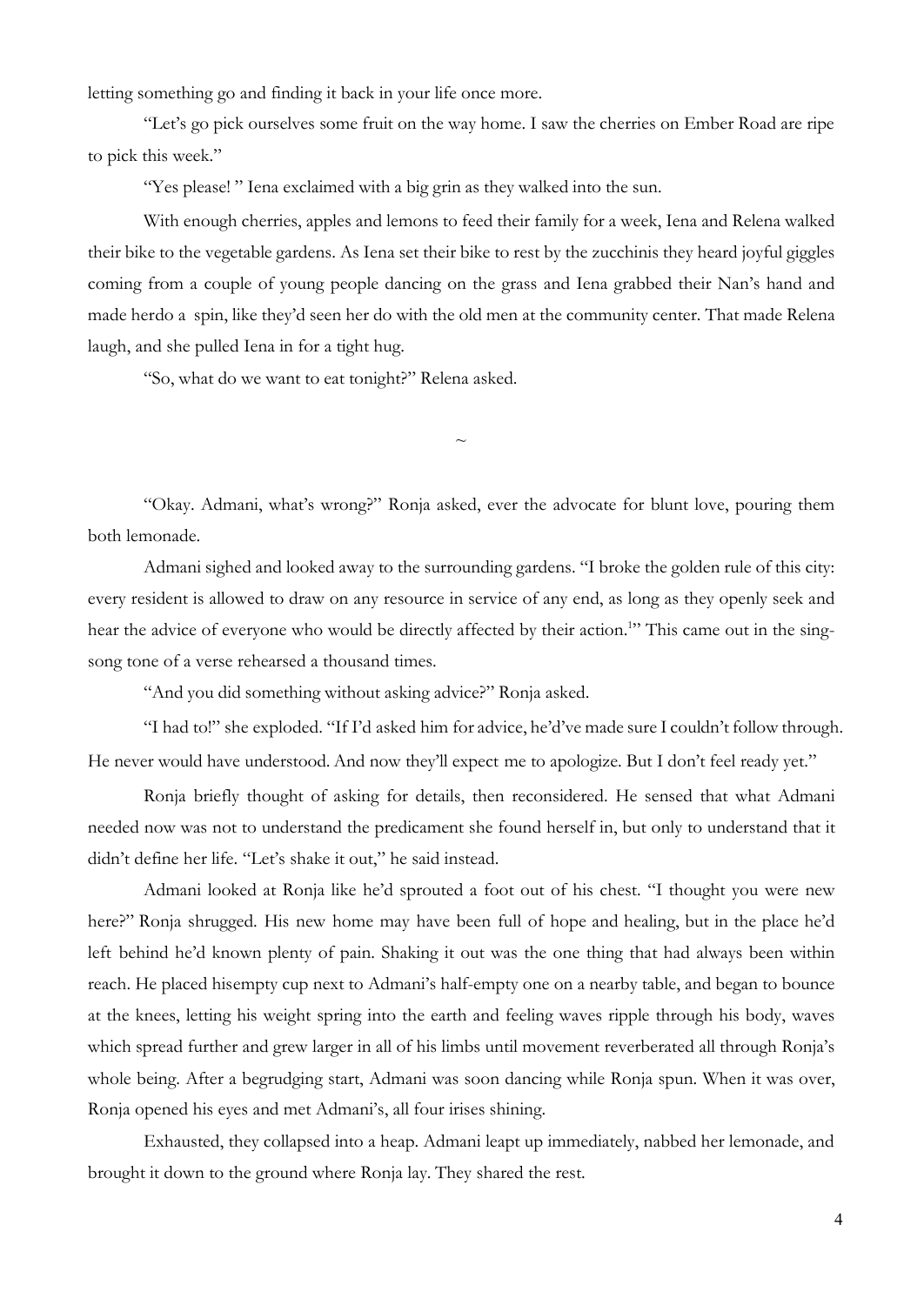"Thanks for that, it helped," Admani said after a moment. "It knocked something loose, and now I remember that this afternoon isn't about defending yourself like in those old courts of justice. It's about listening and sharing ourselves. Being honest with ourselves isn't always easy because we might not like what we see and realise, but that is what the other attendees are there for. They are there as witnesses, yes, but also as our community, and it is our duty to support each other and to accept, perhaps even love, that which others might see as ugly in themselves. I don't need to be anything that I am not already, but I want to arrive in openness, with trust and surrounded by my community, and today that includes you."

"Wow, you got all that from shaking?" Ronja joked. "Must be some powerful drugs in this lemonade."

"Oh, you have no idea!" She leaned in close. "It's all in what you feed the bees." She jumped up, pulling Ronja with her. Admani grabbed the two cups, and they washed them in the outdoor sink with some hard soap, leaving them to dry by the pitcher with the others.

<sup>1</sup> This "golden rule" is based on Frederic Laloux's (2013) formulation of the "advice process," a common decision-making mechanism within decentralized, self-managing organizations.

Iena sat near their mother on a wooden bench near a large oak tree, swinging their legs. Their new dress tickled their knees. They had been asked today to be the Inq-, the Inques-, the person who asks questions anyway. A slippery word that often wriggled out of their head as soon as they thought of it. But no matter, because their role was to ask the uncomfortable questions that adults might not trust themselves to ask. They were good at that.

 $\sim$ 

All they had been told was that there were two people who were angry with each other, something about someone having not asked for advice, and the other one not feeling heard. Iena knew what that was like. Both forgetting to ask, and feeling unseen. But they also knew there was little that couldn't be fixed by some good questions, and they'd gotten fizzly toes when Nan explained their role. "You're the one steering,"she said. Iena liked that. They liked the image of themself guiding a ship of worries to a new and safe harbor.They looked up at the old oak and imagined themself on a tiny squirrel, flying through the leaves, and got on their feet. Everyone else came to attention, and Iena knew it was time. They walked towards the trunk, wondering if they'd ever grow big enough to wrap their arms around it, and they sat on a cushion nestled among the roots, waiting for the two people to join them at the center to begin.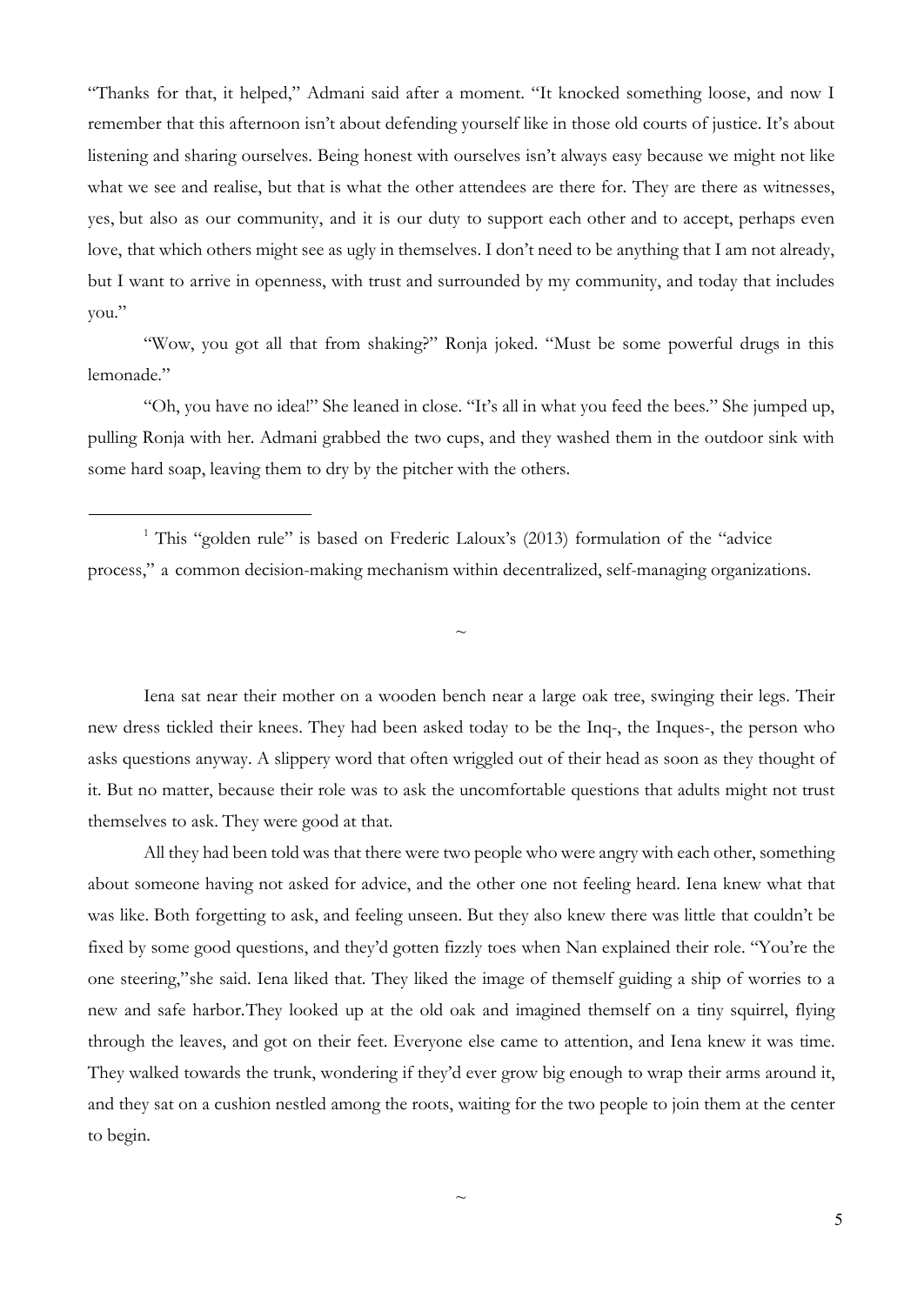Admani set off again, down a new path, this one covered with wood chippings. "On the way, I'll tell you the story of Helios-Become-Knoll, the story of this city." Ronja followed. Instead of waterways either side of them they were canopied with tall old trees, leaves and branches growing over the tops of their heads.The underbrush was blanketed with old leaves and tree stumps, colorful mosses, and every so often a squirrel.

"There was the old and there was the new," said Admani. Her voice took on the quality of a story well worn. "The static city and the perpetually changing one, 'Helios' what became a 'lab,' what became 'Knoll.' The fact that they called it a laboratory gives you an idea of the type of people who created Helios: tech-optimists from Europe, who sought to perfect their understanding of the city, to make it more efficient in the hopes of avoiding the crash they felt was arriving. They couldn't make it happen on the old continent - too many regulations, too expensive. So they did what they always do; they colonised. Of course, all legal, they bought the land or made deals with local governments. Somehow, we shall be thankful for their blind ambition of absolute efficiency and perfect, scientific knowledge. After all, they created something new: a huge territory of institutionalised transformation, of recurring trial and error. A playground as big as Wales, on 'burned land.' The soil here before Helios was so damaged by intensive agriculture that it could barely sustain a potato plant on its own. When it was created in 2047, Helios was an "urban lab" for climate tech, things they couldn't test on the old continent. But their genius was not in the direction of their effort, but in the legal constitution of Helios. They created a framework allowing for almost infinite flexibility in matters of governance, justice, economy and ecology. There were no limits for innovation, they thought. And got caught at their own game."

There she stopped and looked at Ronja. "What they did not foresee is that it isn't possible to create a place for radical experimentation and hope to stay in control. They created something so beautiful that it transcended them. Within a couple of years, the scientific and artist residencies of Helios were filled with climate activists from all over the world. The place became a hub for experimenting on new economic models, new ways of living, of building, of interweaving natural and human activity. And festivals - oh, the festivals! The founders of Helios created it with the idea that tech could solve the climate crisis if it only had a big enough lab, and the space they created mutated away from their original dream. No longer a controlled environment, Helios became a wild garden."

Ronja breathed out. Lost in the story, he had quite stopped examining everything they had passed. The trees had blended together, and the path woven through small changes as they went, and now they were in front of a sudden clearing. Paths snaked around the circular space. A large tree towered over them in the center.

Admani began to talk again. "This is Helios-Become-Knoll, the epicenter of our neighborhood. Well, we mostly call it the Old Oak. Forty years ago, the ideological differences between the original founders of Helios and the growing community that was to become Knoll culminated in three long years of protest and rebellion. Eventually, the founders of Helios gave way to what had grown to replace them.